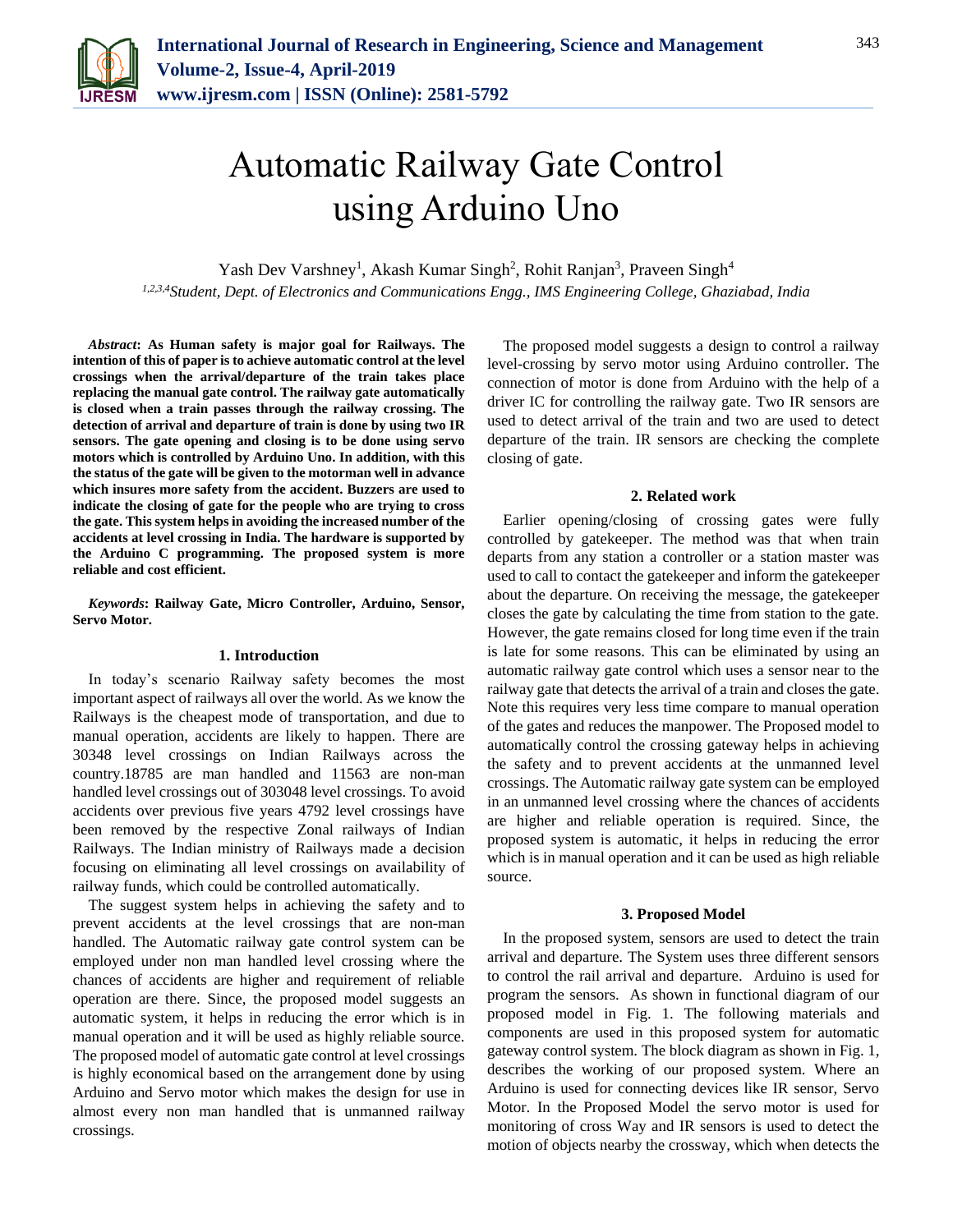

train or motion of any other vehicle nearby the crossway it takes the corresponding action of whether opening or closing the gateway at the crossing.



# **4. Working**

In this proposed model we use the step down transformer to covert the voltage to 12 volts after which the voltage regulator which converts this 12 volt to 5 volts as the motors and sensor works on 5 volts. Here the bridge rectifier is also used for the purpose of converting the AC to DC.A capacitor is used to filter the pulsating DC supply to pure DC supply. After this Supply is given to ARDUINO the servo motor and IR sensor are controlled and interfaced through the ARDUINO. Now the IR sensor senses the arrival/departure of the Train and accordingly sets up the Buzzer to notify the surrounding/nearby area. After which the servo motor which here is used to control the gateway system at the crossing itself takes the corresponding action to whether open or close the gateway accordingly.



Fig. 2. Flow Chart of designed system

# **5. Hardware Specifications**

The hardware used in the automatic railway gate controller is discussed below. The main component for the system and their working is explained shortly as follows:

# *A. Arduino Uno*

If you like tinkering with electronics but time constraints and a lack of knowledge are problem you from making a start, then Arduino is the solution. It is a micro-controller based on an open source electronic prototyping board which can be easily programmed with a user friendly software like Arduino IDE

Arduino consists of both Hardware and Software where hardware is physical circuit board available for connection of devices and software as IDE used for coding or programming of system. The Arduino IDE use embedded C as the basic coding language making the learning easy and process user friendly. UNO is popular board among beginners as easy learning and programming can be done here.

Arduino board consist of the USB connection port used for proving connection to the computer, A port for power supply, Micro-Controller for programming based analysis of system, Analog as well as Digital pins for connection as per requirement which can be done by using male to male or male to female connecting wires, Ground, Rx/Tx which is receiver and transmitter leds are also available within the Arduino board.



Fig. 3. Arduino

In addition to the hardware features, the Arduino IDE uses a simplified language for programming that is basic embedded C language which make it easier to use and learn. Finally, Arduino provides a standard form factor which can break out the functions of the micro-controller into easily accessible package

#### *B. IR Sensor*

In Today's world which is full of nanotechnologies sensors plays very vital role specially in robotics and Automations. Sensors make our life easy by automatically sense and control the devices. one of which is IR sensor. IR sensor is very popular sensor, which is used in Remote control system, Line follower robots and in our proposed system too i.e., Automatic Railway Gate control system. The working principle of IR sensor is based on the IR LED which emits IR radiation falling on a photodiode which is used to sense that radiation . The resistance within the photodiode changes with change in the amount of radiations. The key benefits of infrared sensors include their low power requirements, their simple circuitry and their portable features.



Fig. 4. IR sensor

The drop in voltage level across it also changes and by using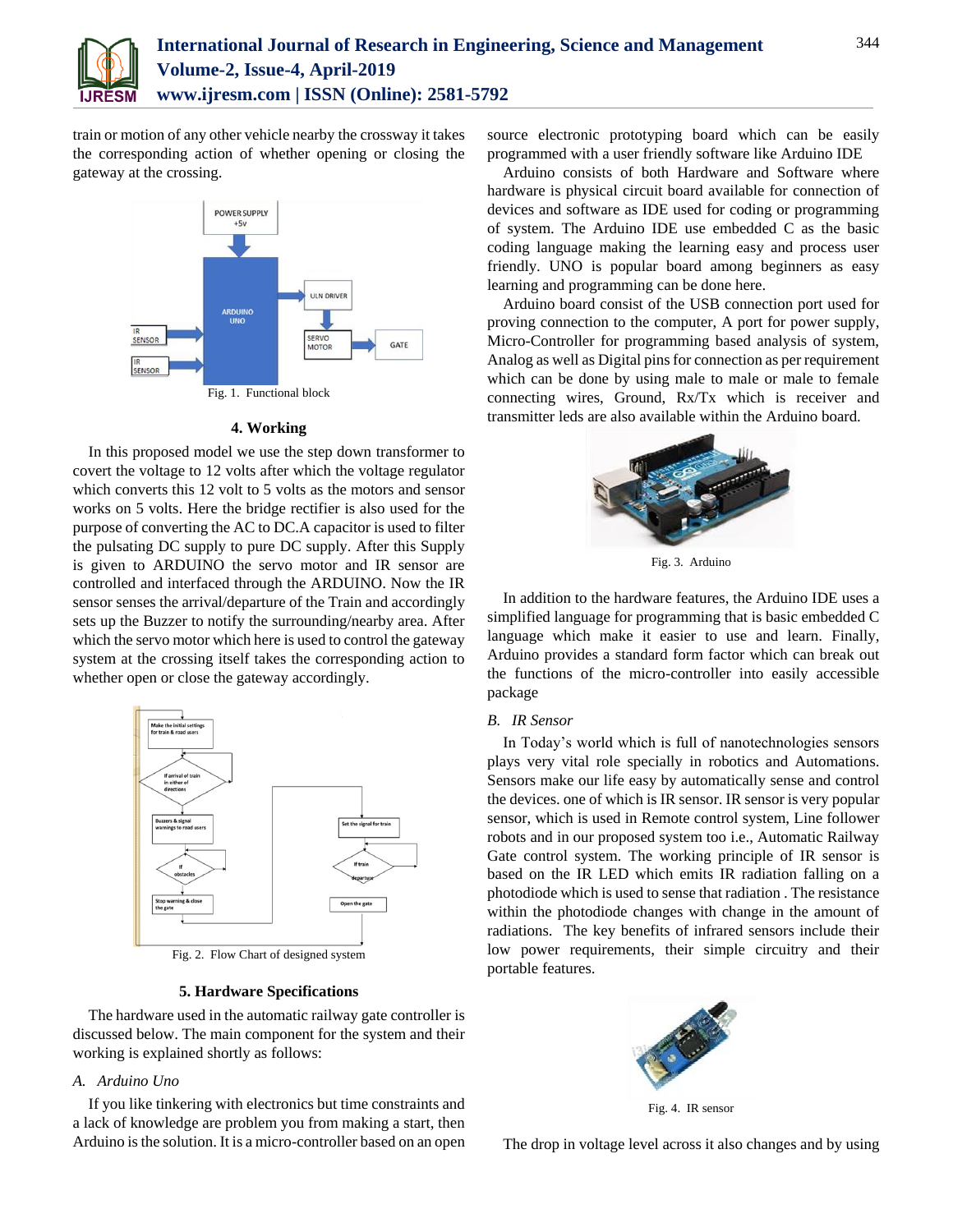

the voltage comparator(LM358) the change in voltage can sensed and accordingly can generate the output.

# *C. Voltage regulator*

A voltage regulator uses simple feed-forward design and may or may not involve negative feedback. It can use two types of mechanism namely as an electromechanical mechanism, or an electronic component. Depending on the situation. The regulator itself is a system designed to automatically adjusting the voltage level and maintaining a constant voltage level as per the requirement.



Fig. 5. Voltage Regulator

The regulators also are used in power supplies in computers where they stabilize the Dc voltages used by the CPU processers.

## *D. Servo motor*

.

Servo motor is nothing but a part of closed-loop system. It consists of various parts like shaft (for rotation), an amplifier, a control circuit (for controlling the rotation mainly) and an encoder or resolver. A servo motor has the capability of rotating the parts of machines with high efficiency and precision on its own that's why it is self-contained electrical device. The output shaft has the capability of moving at a particular angle, position and velocity which differs it from other motors. The controller is the most important part of servo motor designed and used specially for this purpose. The servo motor is a closed loop mechanism that incorporates position at feedback in order to control the rotational or linear speed and position.



*E. Step down transformer*



A Step down Transformer is a type of transformer, used to converts a high voltage (at primary end) to a low voltage (at secondary end). In the coil windings of the step down, the primary winding has more turns than the secondary winding. The Fig. 7. shows a basic step down transformer

# *F. Buzzer*

A buzzer is a device which is used to make a beeping noise. The most commonly used buzzer is piezoelectric buzzer. A piezoelectric buzzer is just made up of a flat piece of piezoelectric material which is having two electrodes. These type of buzzers requires an oscillator or something else like microcontroller to derive. If D.C supply is given, it will give a click. The buzzers are used where we want something which gives an audible noise. Buzzer in this proposed model is used for providing an alert warning about the arrival or departure of the train which is tuned with the Arduino. As through the IR sensors detects the arrival or departure of train, Arduino orders the buzzer to give sound which denotes about the alert of arrival/departure of the train. It has two terminals one is positive terminal and the other one negative terminal as shown below in the figure.



# *G. LED's*

LED is nothing but Light emitting diode. LED is a two-lead semiconductor light source. It is a p–n junction diode emitting light when it gets activated. On applying suitable voltage to the leads, electrons are able to recombine with minority charge carriers producing current which help in conducting light .



# **6. Conclusion**

The proposed model successfully made human safety possible in areas like railway crossing nearby rural as well as urban areas. The servo motor and senor like IR and Ultrasonic sensor processes combinable to make a system where an object/vehicle or train itself is sensed if it passes the gateway and corresponding actions are taken by motor to open or close the gateway, also the buzzer is used for warning the nearby area